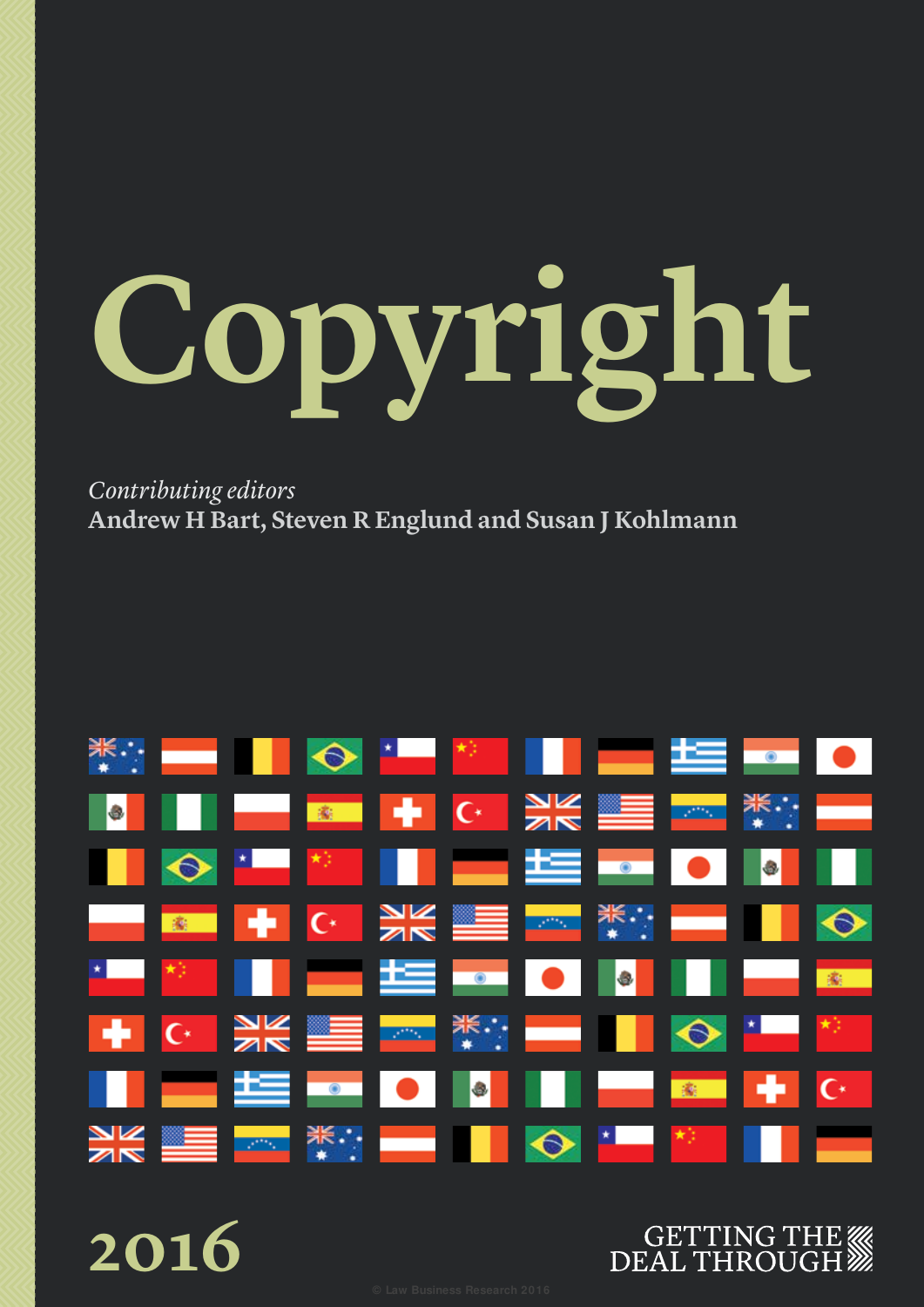# GETTING THE WE DEAL THROUGH

# **Copyright 2016**

*Contributing editors* **Andrew H Bart, Steven R Englund and Susan J Kohlmann Jenner & Block LLP**

Publisher Gideon Roberton gideon.roberton@lbresearch.com

Subscriptions Sophie Pallier subscriptions@gettingthedealthrough.com

Senior business development managers Alan Lee alan.lee@gettingthedealthrough.com

Adam Sargent adam.sargent@gettingthedealthrough.com

Dan White dan.white@gettingthedealthrough.com





London, W11 1QQ, UK Tel: +44 20 3708 4199 Fax: +44 20 7229 6910

© Law Business Research Ltd 2016 No photocopying without a CLA licence. First published 2006 Eleventh edition ISSN 1748-8257

The information provided in this publication is general and may not apply in a specific situation. Legal advice should always be sought before taking any legal action based on the information provided. This information is not intended to create, nor does receipt of it constitute, a lawyer–client relationship. The publishers and authors accept no responsibility for any acts or omissions contained herein. Although the information provided is accurate as of July 2016, be advised that this is a developing area.

Printed and distributed by Encompass Print Solutions Tel: 0844 2480 112

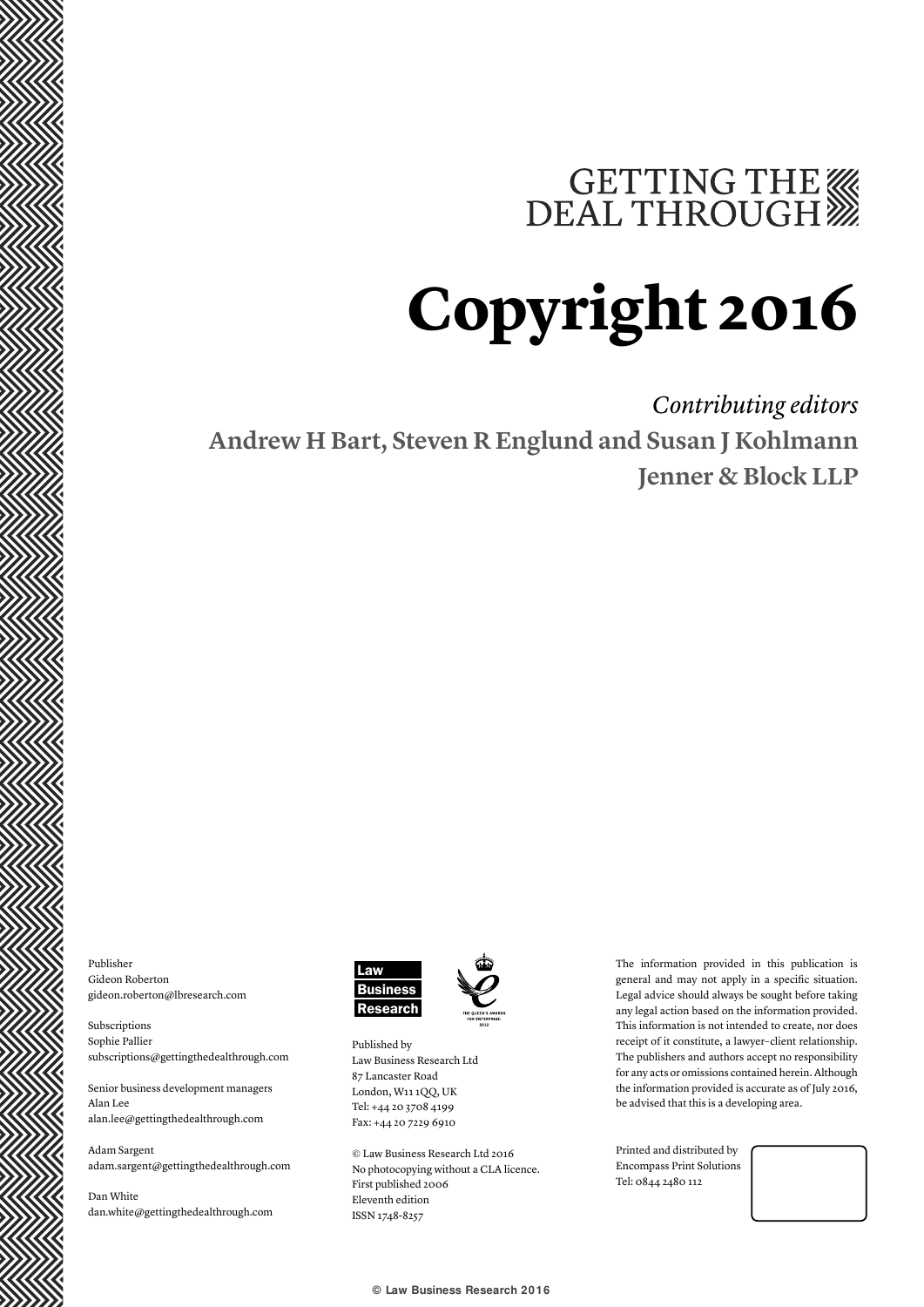# **CONTENTS**

| Overview                                                                                                                    | 5  | Japan                                                                                            | 63         |
|-----------------------------------------------------------------------------------------------------------------------------|----|--------------------------------------------------------------------------------------------------|------------|
| Andrew H Bart, Steven R Englund and Susan J Kohlmann<br>Jenner & Block LLP                                                  |    | Takashi Nakazaki<br>Anderson Möri & Tomotsune                                                    |            |
| Australia                                                                                                                   | 6  | Mexico                                                                                           | 67         |
| Kristin Stammer and Helen Macpherson<br>Herbert Smith Freehills                                                             |    | Carlos Trujillo and Karla Alatriste<br>Uhthoff, Gomez Vega & Uhthoff                             |            |
| Austria                                                                                                                     | 11 | <b>Nigeria</b>                                                                                   | 73         |
| Sonja Dürager<br>bpv Hügel Rechtsanwälte OG                                                                                 |    | Emmanuel Ekpenyong, Oluwole Awe and Chamba Unongo<br>Fred-Young & Evans                          |            |
| Belgium                                                                                                                     | 17 | Poland                                                                                           | 77         |
| Karel Nijs and Vicky Bracke<br><b>LMBD Prioux</b>                                                                           |    | Dorota Rzążewska<br>JWP Patent & Trademark Attorneys                                             |            |
| Brazil                                                                                                                      | 24 | Spain                                                                                            | 83         |
| Rodrigo d'Avila Mariano, Talitha Correa Chaves and<br>Cristina Zamarion Carretoni<br>Chiarottino e Nicoletti - Advogados    |    | Jesús Arribas, Beatriz Bejarano and Guillem Villaescusa<br>Grau & Angulo                         |            |
|                                                                                                                             |    | Switzerland                                                                                      | 88         |
| Chile<br>Claudio Magliona, Nicolás Yuraszeck and Carlos Araya<br>García Magliona Abogados                                   | 30 | Brendan Bolli and Sven Capol<br>E Blum & Co AG                                                   |            |
|                                                                                                                             |    | Turkey                                                                                           | 93         |
| China<br>Xie Guanbin, Zhang Bin and Che Luping<br>Lifang & Partners                                                         | 36 | Sıdıka Baysal Hatipoğlu, Gökhan Uğur Bağcı and Benan Ilhanli<br>B+B Law Firm                     |            |
|                                                                                                                             |    | <b>United Kingdom</b>                                                                            | 97         |
| France<br>Olivia Bernardeau-Paupe<br>Hogan Lovells LLP                                                                      | 42 | Douglas Peden, Varuni Paranavitane, Anna Rawlings and<br><b>Robert Guthrie</b><br>Osborne Clarke |            |
| Germany                                                                                                                     | 47 | <b>United States</b>                                                                             | 102        |
| Jasper Hagenberg and Christine Nitschke<br>Buse Heberer Fromm Rechtsanwälte Steuerberater<br>Partnerschaftsgesellschaft mbB |    | Andrew H Bart, Steven R Englund and Susan J Kohlmann<br>Jenner & Block LLP                       |            |
|                                                                                                                             |    | Venezuela                                                                                        | <b>109</b> |
| Greece<br>Alkisti-Irene Malamis<br>Malamis & Associates                                                                     | 52 | Matías Pérez-Irazábal<br>Hoet Pelaez Castillo & Duque                                            |            |
| India                                                                                                                       | 57 |                                                                                                  |            |
| Pravin Anand and Tanvi Misra                                                                                                |    |                                                                                                  |            |

Anand and Anand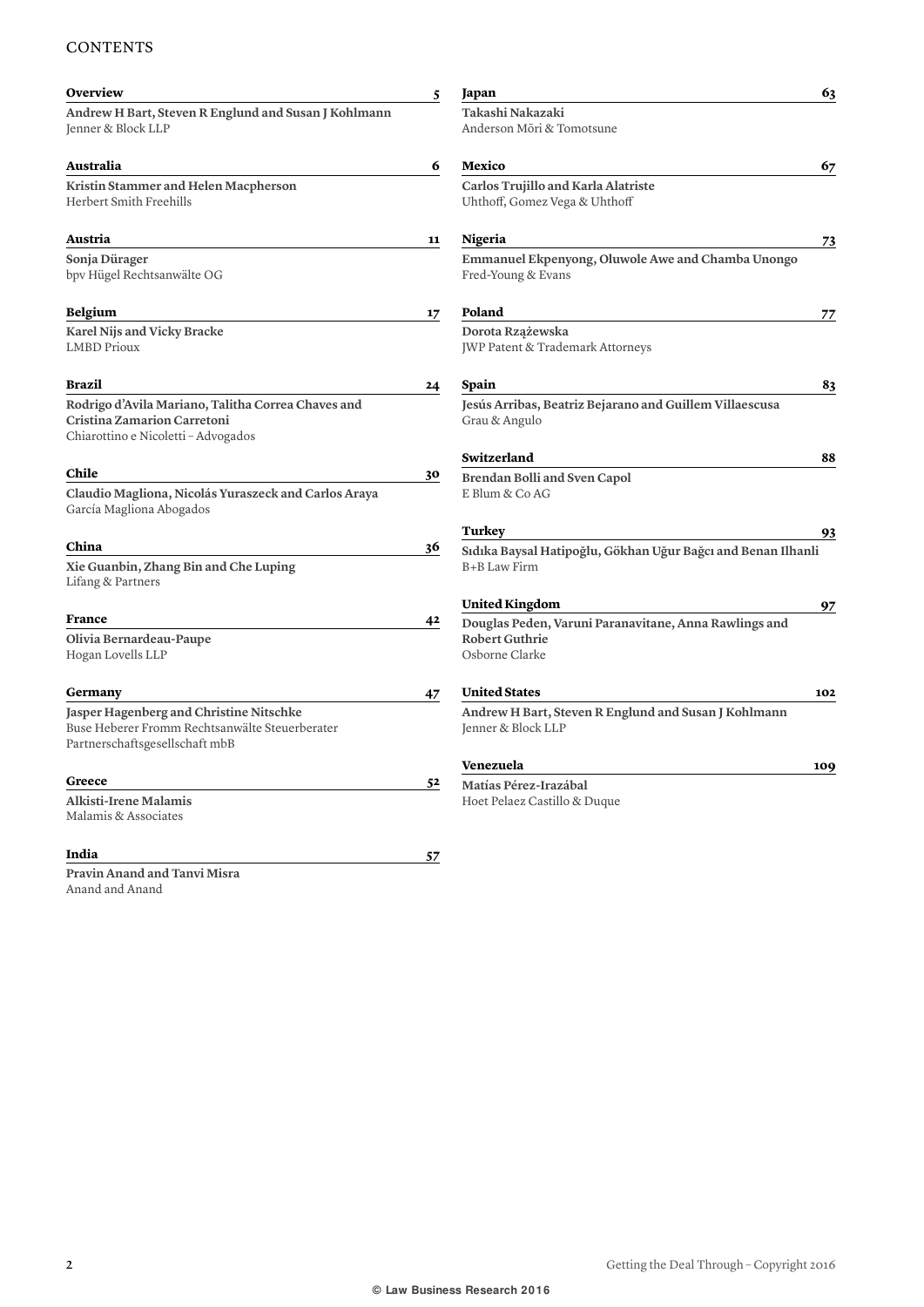# **Germany**

# **Jasper Hagenberg and Christine Nitschke**

**Buse Heberer Fromm Rechtsanwälte Steuerberater Partnerschaftsgesellschaft mbB**

### **Legislation and enforcement**

### **1 What is the relevant legislation?**

The Act on Copyright and Related Rights (the Copyright Act) serves as the main source regarding statutory legal regulations in Germany. Further legislation includes the Publishing Act as well as the German Art Copyright Act regarding copyrights of the arts and photography. With respect to the collection of licensing fees the Collecting Societies Act has been passed.

### **2 Who enforces it?**

Generally, the civil courts enforce the rights of the author. Identically, cases with respect to all legal disputes of a licensee on account of a legal relationship regulated under the Copyright Act will be enforced by the civil courts. Copyright litigation matters with respect to claims for payment of remuneration standing in connection with or resulting out of employment or service relationships are enforced by labour courts or administrative courts.

In cases where criminal Copyright Acts statutes are affected, the criminal prosecution authorities and the criminal courts are responsible for the respective enforcement.

### **3 Are there any specific provisions of your copyright laws that address the digital exploitation of works? Are there separate statutory provisions that do so?**

Generally, the provisions of the Copyright Act cover digital as well as non-digital works. Specific provisions that address the digital exploitation of works are, for example, contained in section 19a of the Copyright Act, which relates to the right of making works available to the public, especially via the internet.

### **4 Do your copyright laws have extraterritorial application to deal with foreign-owned or foreign-operated websites that infringe copyright?**

The Copyright Act is also applicable with respect to foreign-owned or foreign-operated websites that infringe copyright, provided that the website's content is available in Germany and intentionally addressed to German users. Indications for the intention to address German users might be the domain, the language of content, the website's design or links to other websites in German language or addressed to German recipients.

### **Agency**

### **5 Is there a centralised copyright agency? What does this agency do?**

Currently, no centralised copyright agency exists. Copyright protection begins with the creation of the work. In order to obtain copyright protection an entry of the work in a register is neither necessary nor possible. Notwithstanding the above, the German Patent and Trademark Office maintains a register of anonymous and pseudonymous works. This database does not serve to register all existing copyright works but is used to extend the term of protection of published anonymous or pseudonymous works. Besides, a total of currently 13 collecting agencies exist for the collection of licence fees and protection of rights of authors, such as the society for musical performing or mechanical reproduction rights (GEMA) or VG Wort.

### **Subject matter and scope of copyright**

### **6 What types of works are copyrightable?**

The Copyright Act generally includes works of literature, science and art as copyrightable works (section 1 of the Copyright Act). Section 2 of the Copyright Act provides a list of examples including literary works (writings, computer programs), musical, pantomime, artistic works (including architectural and applied arts) and their drafts, photographical, film works and representations of a scientific or technical nature (including drawings, blueprints, maps, drafts, tables and three-dimensional presentations).

Any copyright protection always requires a personal intellectual creation, having been developed personally by one or more human individuals.

### **7 What types of rights are covered by copyright?**

Exploitation rights and moral rights are covered by copyright. Exploitation rights are the rights to exploit the work in material form which especially includes the right of reproduction, the right of distribution and the right of exhibition. The exploitation rights also encompass the right to communicate the work to the public in non-material form, which especially includes the right of recitation, performance and presentation, the rights of making the work available to the public, broadcasting, communication by video or sound carrier and communication of broadcasts and works made available to the public.

Furthermore, the Copyright Act grants moral rights (see question 14) to the author, according to which, among others, the creator is to be recognised and identified as the author of the work. Under the Copyright Act copyright owners are protected against the unauthorised use of their works. Provided certain criteria are met, measures in case of infringement of a copyright establish various types of claims for the owner, including forbearance, information, and damage claims. In addition, infringers of copyright may be charged under criminal law if certain prerequisites are fulfilled and if the infringer has acted wilfully and knowingly.

### **8 What may not be protected by copyright?**

Protection under copyright law only covers creations that are in a tangible medium of expression. Ideas, findings, and methods are not copyrightable. The work does not have to be developed in its entirety, a creation to the extent that will allow it to be individually recognised will suffice.

In addition, official works such as statutes, decrees, and ordinances, as well as official head notes of court decisions and any other official works published in the public interest, are not protected by copyright.

### **9 Do the doctrines of 'fair use' or 'fair dealing' exist?**

Despite the fair use doctrine not having been adopted as such, the Copyright Act contains numerous sections on limitations. Accordingly, statutory provisions in sections 44a to 63a of the Copyright Act allow for the use of copyrighted works in enumerated cases – provided the specific criteria expressly outlined are met. The limitations comparable to a fair use doctrine encompass the following examples: the duplication of works in specific cases of educational, scientific or private use; the distribution or reproduction of public speeches by broadcasting companies or newspapers; and the display of works in public libraries.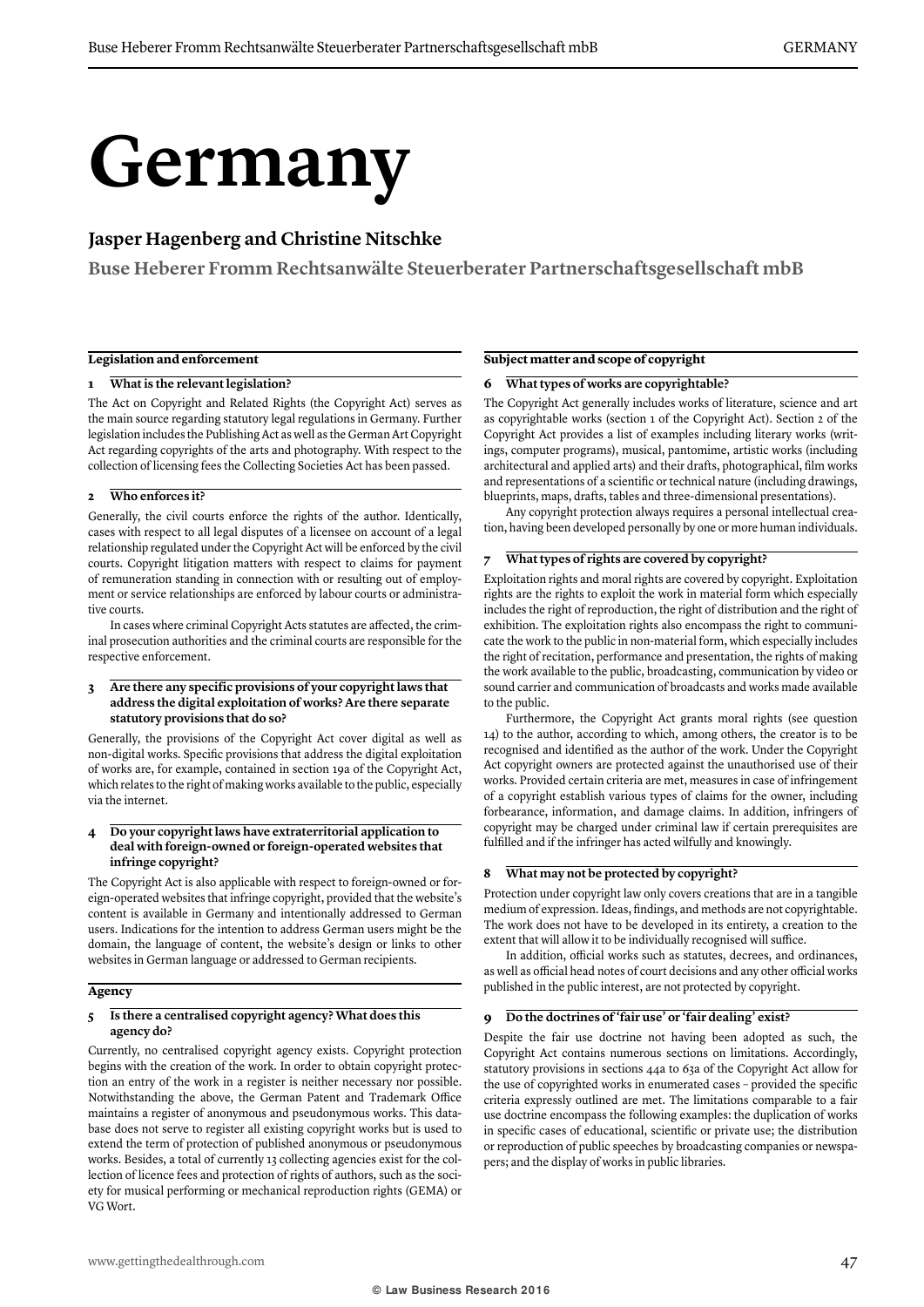### **10 What are the standards used in determining whether a particular use is fair?**

The standards regarding the threshold of a fair use differ and are laid down as specific criteria in the section 44a et seq of the Copyright Act. Among other requirements, standards may broadly be outlined as follows:

- private and personal use: a duplication within the private use requires that copies will exclusively be used within the personal sphere and are not related to commercial use;
- citations: quotations require that only parts of the work be used. Citations may be more extensive within scientific works as opposed to citations within musical or literary works;
- freedom of report: public speech, publications, and broadcasted commentary and reports on daily news may be used (partly subject to payment of fees) in the interest of informatory rights and the public interest in communication;
- cultural industry: recordings if used by broadcasting organisations for preparatory or demonstrating purposes; and
- education and science: duplication, collection of and making available to the public parts of works, if restricted to educational use in educational or ecclesiastical institutions with no commercial intention.

### **11 Are architectural works protected by copyright? How?**

Architectural works are protected as a type of art as expressly itemised under section 2, No. 4 of the Copyright Act. Provided the threshold of individuality has been met, copyright protection may encompass family houses as well as, for example, factory or office buildings, churches, museums, bridges, memorials, places, gardens or interior design. Sketches, blueprints, and drafts of such architectural works are protected if they have been developed to an extent of individual creation. Should such sketches overcome the threshold of individual character in terms of drafting, a copyright protection may additionally come into play in view of the example rule of section 2, No. 7 of the Copyright Act (scientific or technical presentation).

### **12 Are performance rights covered by copyright? How?**

Performance rights are part of related rights. Performers are protected by moral rights and exploitation rights (section 73 et seq of the Copyright Act). The moral rights encompass the right to be recognised as performer and to determine whether and how to be named as well as to interdict any detriment of the performance which might jeopardise the performer's reputation, to record the performance on a picture or sound carrier, to reproduce and distribute those records, and the right of communication to the public in different manners. Furthermore, the performer is granted the right to be remunerated.

### **13 Are other 'neighbouring rights' recognised? How?**

The Copyright Act recognises as neighbouring rights the protection of editions of non-copyrighted works or texts, photographs, performing artists, producer of sound carriers, broadcasting organisations, database producers, press publishing companies or in connection with films or other types of moving images.

### **14 Are moral rights recognised?**

Moral rights, which are not subject to transfer, are focused in sections 12 to 14 of the Copyright Act. The author of a work is protected with respect to the right of disclosure, namely, the right to decide when and in what form the work will be presented to the public. Further, the author holds the right to be acknowledged as the author of the work and to prevent others from naming anyone else as the creator (right of attribution) and the right to insist that the work not be mutilated or distorted (right of integrity).

### **Copyright formalities**

### **15 Is there a requirement of copyright notice?**

Copyright protection as such does not require any formal act such as copyright notice. For purposes regarding the future protection in a potential dispute, it is, however, helpful to consider means of establishing evidence at the time of creation of the work. Section 10 of the Copyright Act stipulates a rebuttable presumption that the person identified as the copyright owner is to be regarded as the author of a work, until evidence is presented otherwise.

Section 13 of the Copyright Act grants any author the right to be named as the author of his or her work. Accordingly, the author has to be named in the customary manner each time his or her work is used.

### **16 What are the consequences for failure to display a copyright notice?**

An author will not benefit from the rebuttable presumption outlined in section 10 of the Copyright Act in case of failure to display a copyright notice.

Should a third party have failed to name the author, the author can claim that his or her work must no longer be used without its rightful name, even if he or she permitted the use in principle. In case further requirements are met the author can demand for payment of damages as well.

### **17 Is there a requirement of copyright deposit?**

No requirement for copyright deposit exists.

### **18 What are the consequences for failure to make a copyright deposit?**

Owing to the lack of a respective legal requirement, the failure of copyright deposit remains without consequence.

### **19 Is there a system for copyright registration?**

In Germany a system for copyright registration does not exist. One exception consists of the German Patent and Trademark Office's register of anonymous and pseudonymous works (see question 5).

### **20 Is copyright registration mandatory?**

Copyright registration is not mandatory.

### **21 How do you apply for a copyright registration?**

In order to apply for registration in the register of anonymous and pseudonymous works an author has to file a written application with the German Patent and Trademark Office indicating the author's name, place and date of author's birth and the title of the work or other designation. In addition, the application must encompass the date and nature of the first publication of the work. If applicable, the application has to include the date of author's death, the pseudonym under which the work was published, and the publishing company.

### **22 What are the fees to apply for a copyright registration?**

The fee for registration in the register of anonymous and pseudonymous works is  $\epsilon$ 12 for one single work,  $\epsilon$ 5 for the second to tenth work, and  $\epsilon$ 2 for the eleventh and following works, if filed simultaneously.

### **23 What are the consequences for failure to register a copyrighted work?**

As no requirement for copyright registration exists, failure of registration does not lead to any legal consequences. For purposes regarding the future protection in a potential dispute, it is, however, helpful to consider means of establishing evidence at the time of creation of the work.

In case of anonymous and pseudonymous works a registration in the respective register leads to an extension of the term of copyright protection to 70 years after the death of the author. Should the author decide against registration, the term of protection will expire 70 years after the publication of the work or, if not published, after its creation.

### **Ownership and transfer**

### **24 Who is the owner of a copyrighted work?**

The creator of a work is the owner of the copyright. As the creation of a copyrighted work is required to be a personal intellectual creation of a human individual, only natural persons may be authors.

### **25 May an employer own a copyrighted work made by an employee?**

German law does not permit the assignment or transfer of a copyright itself. Accordingly, an author is limited to the granting of exploitation rights with respect to the copyrights owned by him or her. Therefore, an employer does not automatically own a copyrighted work made by an employee. But an employee is obliged to grant exploitation rights to the employer if this is agreed in the employment contract or – in case of the lack of such an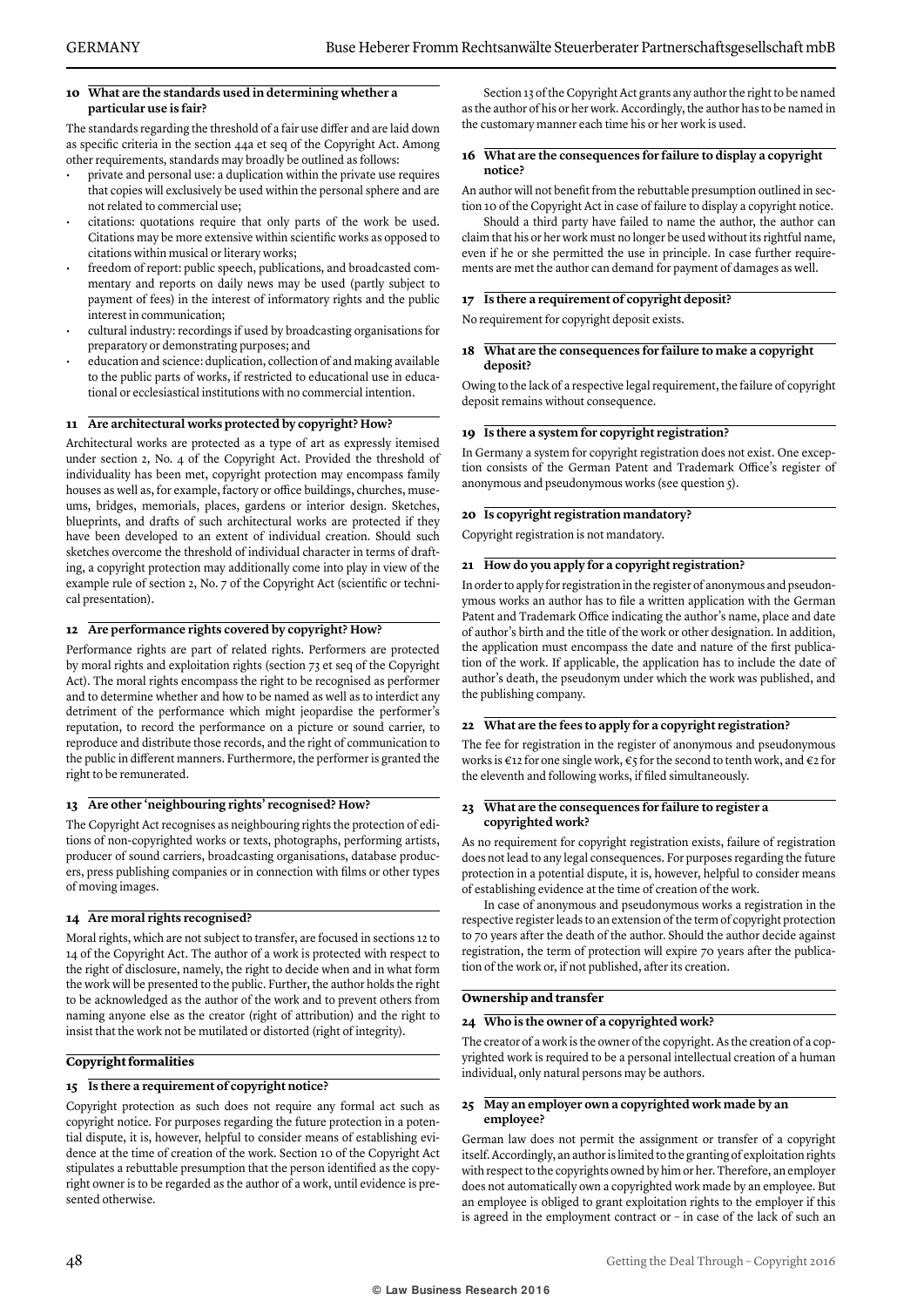agreement – if such an obligation results out of the employment's nature or purpose. Within an employment relationship – whether under a public, private or freelance employment relationship – generally, the creator principle is applicable. The relations between authors and their employers or clients are guided by the contractual provisions agreed.

If a respective contract contains no provision regarding copyrights, German courts will presume that the rights to exploit the work within the boundaries of the purpose of the contract have been granted by the employee or contractor. Beyond that, an employer will be forced to contractually acquire and respectively agree with the author to be granted further exploitation rights.

Courts distinguish between 'compulsory works', which are created in carrying out the employment duties and 'free works', which are created 'on occasion' of employment or completely outside the same. The distinction may have an impact on remuneration.

Section 69b of the Copyright Act provides special provisions for employed authors of computer programs who create the program, in either carrying out the duties or following the employer's instructions. Unless otherwise agreed, the employer is exclusively entitled to exercise all economic rights in the computer program. The German Federal Court of Justice held that section 69b excludes the additional remuneration of the author.

### **26 May a hiring party own a copyrighted work made by an independent contractor?**

A hiring party will not own a copyright in the work of the author as the copyright itself is not transferrable. The scope of usage rights held by the hiring party is subject to the agreement between the hiring party and the independent contractor. In order to avoid uncertainties about the scope of exploitation rights, and for evidentiary purposes, it is advisable to stipulate respective details between the parties in writing.

### **27 May a copyrighted work be co-owned?**

Copyrights in a work are held by various authors as a joint ownership if created mutually and not exploitable in divided parts. However, as dissolution of such joint ownership is not possible the co-authors may stipulate the legal relationship between them in a respective agreement. Term of the co-owned copyright is calculated on the basis of the longest living author.

### **28 May rights be transferred?**

Copyright itself always stays with the author and cannot be transferred, with the exception of legal succession at the time of the death of the author because the copyright is inheritable.

In order for the work to be used, authors may grant exploitation rights, which are transferable and licensable.

### **29 May rights be licensed?**

Copyrights may be licensed either for particular forms of exploitation or for all usage rights. The grant may be exclusive or non-exclusive and may be limited in respect of territory, time or content. The holder of a nonexclusive exploitation right is entitled to use the work within the authorised scope without excluding third parties, whereas the holder of an exclusive exploitation right is not only entitled to prevent third parties and the author himself from the use of the work but also to grant exploitation rights.

### **30 Are there compulsory licences? What are they?**

Under special circumstances which are laid down in section 42a of the Copyright Act, an author who has granted an exploitation right in a musical work to a producer of sound carriers, is obliged to grant an exploitation right to the same extent on reasonable conditions to any other producer of sound carriers.

### **31 Are licences administered by performing rights societies? How?**

Some types of exploitation rights, as well as claims for remunerations, are administered by performing rights societies upon the request of authors and holders of related rights. It is applicable where collective exploitation is practical or prescribed by statutory law. The activities of the performing rights societies are subject to the Collecting Societies Act. The most important principles with regard to activities of the performing rights societies include, among others, the obligation to administer the author's rights upon his or her request (section 9), the obligation to grant to anyone upon request exploitation rights on reasonable terms and conditions (section 34), the obligation to establish tariffs on remuneration which it demands in return for the grant of exploitation rights (section 38), the distribution of revenues to the authors according to a fixed distribution plan (section 27), and the settlement of rate disputes (section 92 et seq). The performing rights societies are required to hold an official licence and are supervised by the German Patent and Trademark Office.

### **32 Is there any provision for the termination of transfers of rights?**

Not applicable as the copyright is not transferrable itself (see question 28).

With respect to exploitation rights the author and the holder of the exploitation rights may agree on the duration of time for which the exploitation rights are granted.

An author is generally entitled to revoke an exploitation right in case the holder of an exclusive exploitation right either does not exercise the right at all or exercises it inadequately and thereby affects the author's legitimate interests detrimentally. The author is further entitled to revocation if his or her conviction is no longer represented by the work and thus a further exploitation cannot be expected. The revocation is subject to certain prerequisites and the author normally has to adequately compensate the exploitation rights holder. The Publishing Act contains special provisions relating to the termination of exploitation rights.

### **33 Can documents evidencing transfers and other transactions be recorded with a government agency?**

This is not possible.

### **Duration of copyright**

### **34 When does copyright protection begin?**

Copyright protection begins with the creation of the work by the author.

### **35 How long does copyright protection last?**

Copyright protection lasts for the lifetime of the author and 70 years thereafter (section 64, Copyright Act). In case of anonymous and pseudonymous works, which are not registered, copyright protection will expire 70 years after the publication of the work or, if not published, after its creation (see question 23).

Different statutory law protection periods are applicable with respect to related rights. The terms range from 1 year up to 70 years depending on the nature of the related right; the calculation is always based upon certain events specified in the respective provisions such as release or publication. For example, the protection for a photograph generally expires 50 years after the photograph was first released.

### **36 Does copyright duration depend on when a particular work was created or published?**

The copyright term begins with the creation of the work by the author. As no registration process is required the time of creation is decisive for the duration. The publication of the work might be relevant for anonymous and pseudonymous works, as well as related rights. For example, the rights of a database's producer generally expire 15 years after its publication.

### **37 Do terms of copyright have to be renewed? How?**

No renewal of copyright protection exists once the initial time period for protection has lapsed.

### **38 Has your jurisdiction extended the term of copyright protection?**

The copyright term of 70 years after the death of the author was established in 1965 and since then has not been extended. The terms of the related rights of performers and producers of audio recordings were recently partially extended to 70 years.

### **Copyright infringement and remedies**

### **39 What constitutes copyright infringement?**

Briefly summarised, any exploitation of a copyrighted work which is carried out without the prior consent of the author constitutes an infringement, provided it does not fall under the limitations of copyright. Besides, if a holder of an exploitation right exceeds the rights granted to him or her by the author, he or she also infringes copyright unless the use falls under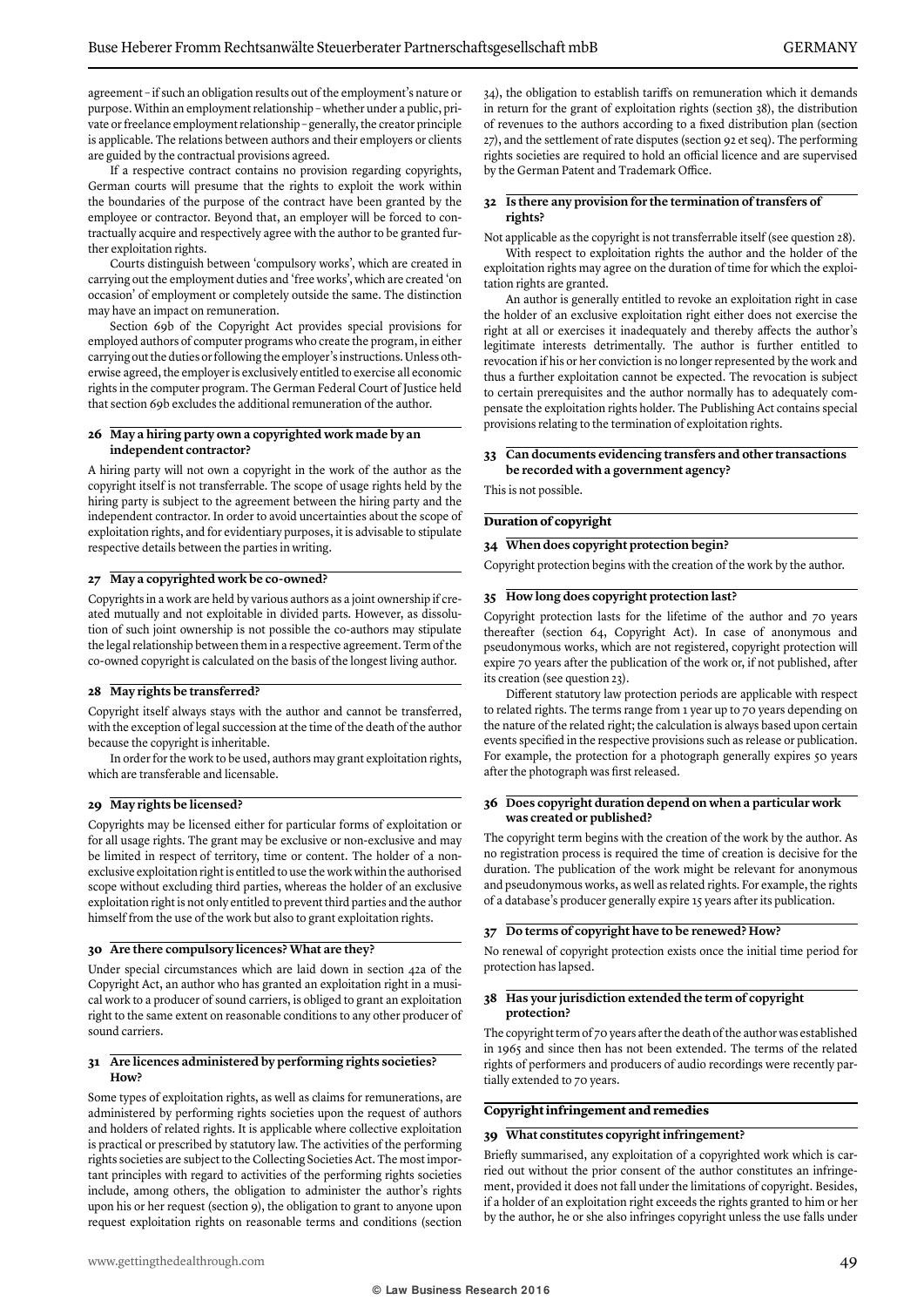### **Update and trends**

On 1 June 2016 a new Collecting Society Act came into effect and replaced the former Law on the Administration of Copyright and Related Rights. The new Collecting Society Act serves to implement Directive 2014/26/EU. While some parts of the provisions preserve the previous system, some parts led to changes. New provisions deal, inter alia, with straddling procurement of online rights in musical works by collecting societies. The debated question of the publisher's participation in the dividends is not regulated in the new Collecting Societies Act. The lack of implementation has been highly criticised. The Federal Court of Justice held in April 2016 that only authors shall benefit from the dividend and the Collection Society 'VG Wort' is not entitled to pay a lump sum of principally half of their revenue to publishers since publishers are not holders of neighbouring rights. The fact that publishers enable authors to generate revenue from the exploitation of the published works does not, in the court's opinion, justify a financial participation of publishers. As a consequence, publishers will have to make repayments of significant amounts.

the limitations of copyright. The violation of 'absolute rights', which are effective against anyone, is penalised – such absolute rights are the author's exploitation rights and moral rights.

### **40 Does secondary liability exist for indirect copyright infringement? What actions incur such liability?**

Under German Copyright law not only the offender is liable but also instigators and accomplices. Further, the principle of *Stoererhaftung* (which constitutes a form of liability for a breach of duty of care) is acknowledged: if someone who – without being an offender, instigator or accomplice – has been involved in the unlawful interference in a deliberate and appropriately causal manner, he or she may be held liable for the infringement, provided it was legally and practically possible and reasonable to prevent the violation of the law.

### **41 What remedies are available against a copyright infringer?**

Provided certain criteria are met, measures in case of infringement of a copyright establish various types of claims for the owner, including forbearance, disclosure of information, and damage claims as well as destruction of the unlawfully produced or distributed copies and the recall of these copies from the channels of commercial distribution (sections 97, 98 and 101 of the Copyright Act).

The author or, under certain circumstances the holder of an exclusive exploitation right, is entitled to send a cease and desist letter to the infringer requesting a declaration regarding forbearance of the infringing behaviour possibly accompanied by additional claims (eg, declaration to provide detailed information with respect to the infringing use and the obligation to reimburse damages and attorneys' fees) stipulating an equitable contractual penalty for any further breach. The entitlement to send a cease and desist letter requires that the threat of repetition of the infringement exists.

Instead, or following such a cease and desist letter the infringed party may file an application for a preliminary injunction at court requesting the forbearance of the infringing behaviour. Such application is restricted to being filed within a certain time after the right holder has received knowledge about the infringement and the identity of the infringer.

Instead of a preliminary injunction the infringed party may bring an action to court, requesting forbearance. Such action may further encompass claims with respect to the provision of detailed information, damages, destruction and recall of the unlawfully produced copies.

A damage claim requires, among others, that the infringer has acted intentionally or negligently.

The claim may further be extended to reimbursement for the legal costs of the proceedings such as court fees and attorney's fees calculated on the basis of respective statutory law.

Upon report of the infringed party, the criminal prosecution authorities will commence criminal investigation and possibly prosecution in case criminal statutes are applicable. Criminal copyright prosecution partially requires application of the infringed party, unless the criminal prosecution authorities regard it to be necessary on account of a particular public interest.

### **42 Is there a time limit for seeking remedies?**

Generally, the time limit for civil remedies in cases of copyright infringement is subject to the provisions of the German Civil Code. Accordingly, claims are normally time-barred within the standard statute of limitations of the German Civil Code stipulating a time period of three years.

An application for a preliminary injunction needs to be filed within a certain time period after having acquired knowledge of the infringement and the identity of the infringer. Statutory law does not provide a time limit; it is subject to the jurisdiction of the courts and may differ from district to district. Some courts will not allow the preliminary injunction to be filed later than one month after having acquired knowledge.

Criminal prosecution which is not in the public interest requires the infringed party to file a respective application within three months of obtaining knowledge of the infringement and the identity of the infringer.

### **43 Are monetary damages available for copyright infringement?**

Section 97, paragraph 2 of the Copyright Act provides a claim for monetary damages. The injured party is entitled to choose between three types of calculation.

- Type 1: The damages are calculated based on a fictive licence analogy. Accordingly, the infringer is obligated to pay a royalty which reasonable parties would have agreed upon, being aware of the true legal situation and the circumstances of the individual case. Whether or not the injured party had been willing to grant a licence and whether or not the infringer would have acquired such a licence is irrelevant. If no licence practice of the author has been established (which would prevail), the damages are calculated on the basis of branch or industry tariffs.
- Type 2: The party whose rights have been infringed is entitled to claim any profit generated by the infringer as a result of the infringement. Whether the injured party would have generated this amount of profit is irrelevant. The infringer cannot argue that the profit exceeds the usual royalties.
- Type 3: The party whose rights have been infringed is entitled to claim the actual loss caused by the infringement such as incurred sales decrease or verifiable loss of profit.

As long as the claim is not extinct by performance or has not been subject to a final judgment the calculation basis is subject to determination by the injured party.

### **44 Can attorneys' fees and costs be claimed in an action for copyright infringement?**

Yes, the Copyright Act (section 97a) and section 91 et seq of the German Code of Civil Procedure provide a claim for reimbursement, especially of attorneys' fees. The fees will only be reimbursed in accordance with the calculation standards under specific German statutory law.

### **45 Are there criminal copyright provisions? What are they?**

The Copyright Act contains criminal and regulatory fine provisions.

Section 106 of the Copyright Act stipulates that the reproduction, distribution or communication to the public of a work or an adaptation of a work without the consent of the author in a way other than approved by law is punished by imprisonment of up to three years or a fine. Any attempt is punishable. The same is applicable in similar cases such as the event of the affixing of a designation of the author to the original artistic work without the author's consent.

Section 108 of the Copyright Act criminalises the infringement of related rights, for example, special kinds of exploitation of a photograph without the right holder's consent in a way other than approved by law. Any attempt is punishable.

Further, the Copyright Act stipulates an enhancement of imprisonment in case of the acts having been committed on a commercial scale or when circumventing technological measures without the consent of the right holder in order to get access to the copyright protected work.

### **46 Are there any specific liabilities, remedies or defences for online copyright infringement?**

In cases of online copyright infringement the party whose rights have been infringed is entitled to claim disclosure of information about the identity of the infringer including the traffic data from the access provider. With regard to the principle of data protection, the disclosure requires a prior judicial order, which must be applied for by the infringed party.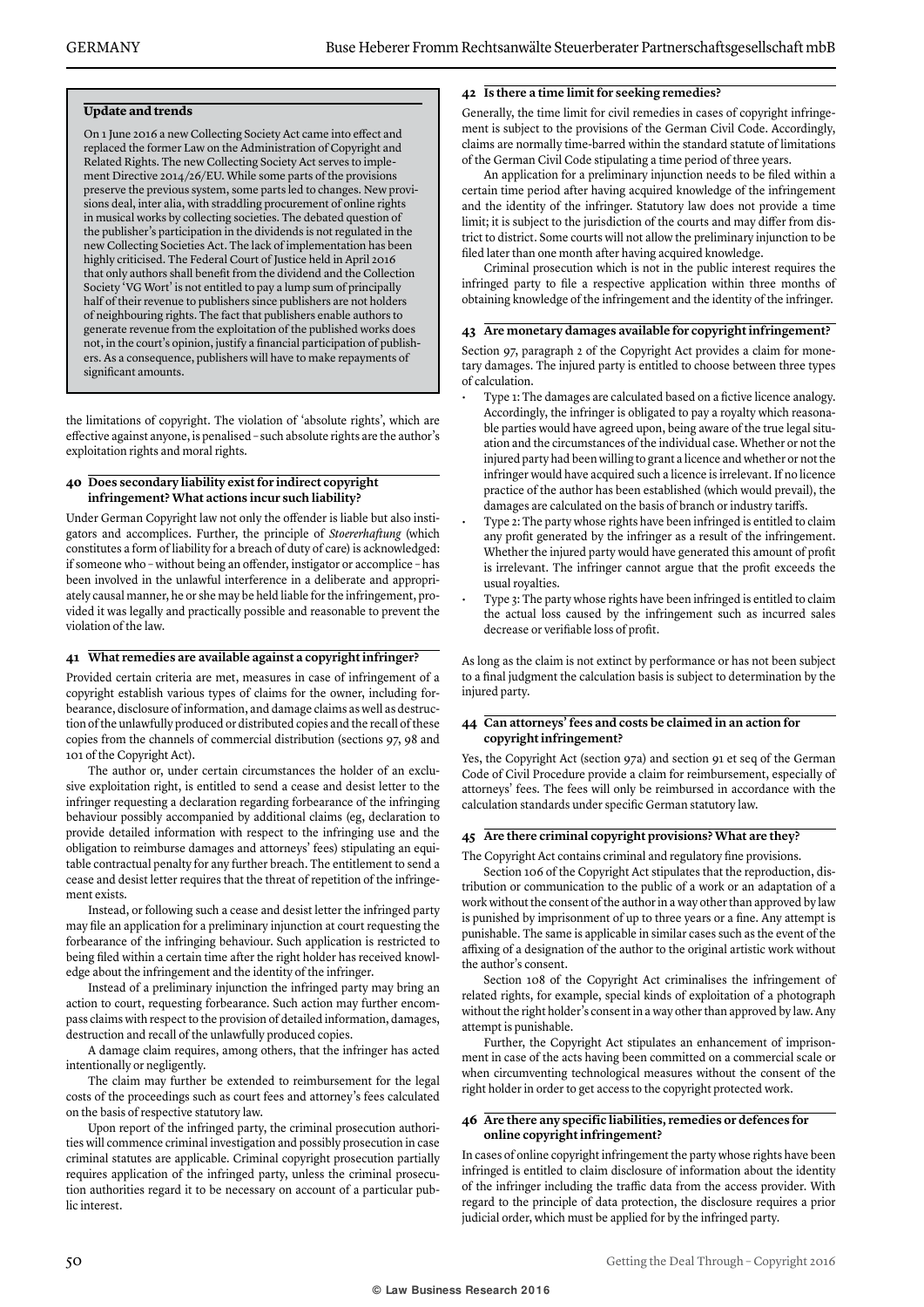### **47 How may copyright infringement be prevented?**

The author or right holder can use either technical measures in order to prevent third parties from infringing his or her rights, for example, protection systems which prevent the reproduction of a DVD, or provide electronic information which identify works or their authors or the conditions for use in order to serve the rights' management.

### **Relationship to foreign rights**

### **48 Which international copyright conventions does your country belong to?**

Germany is a signatory to, among others, the Trade Related Aspects of Intellectual Property Agreement, the Berne Convention for the Protection of Literary and Artistic works, the Copyright Treaty and the Universal Copyright Convention.

**49 What obligations are imposed by your country's membership of international copyright conventions?**

### The most important obligations include:

- the obligation to grant protection to foreign authors to the same extent that German authors are protected;
- minimum standards of duration of copyright protection;
- the provision of certain exploitation rights;
- the so-called 'three-step test' to determine limitations and exceptions; and
- to provide legal remedies against the circumvention of technological measures.

# **BUSE HEBERER FROMM**

**Christine Nitschke**

Kurfürstendamm 237 10719 Berlin Germany

### **Jasper Hagenberg hagenberg@buse.de**

Tel: +49 30 3279420 Fax: +49 30 327942 22 www.buse.de